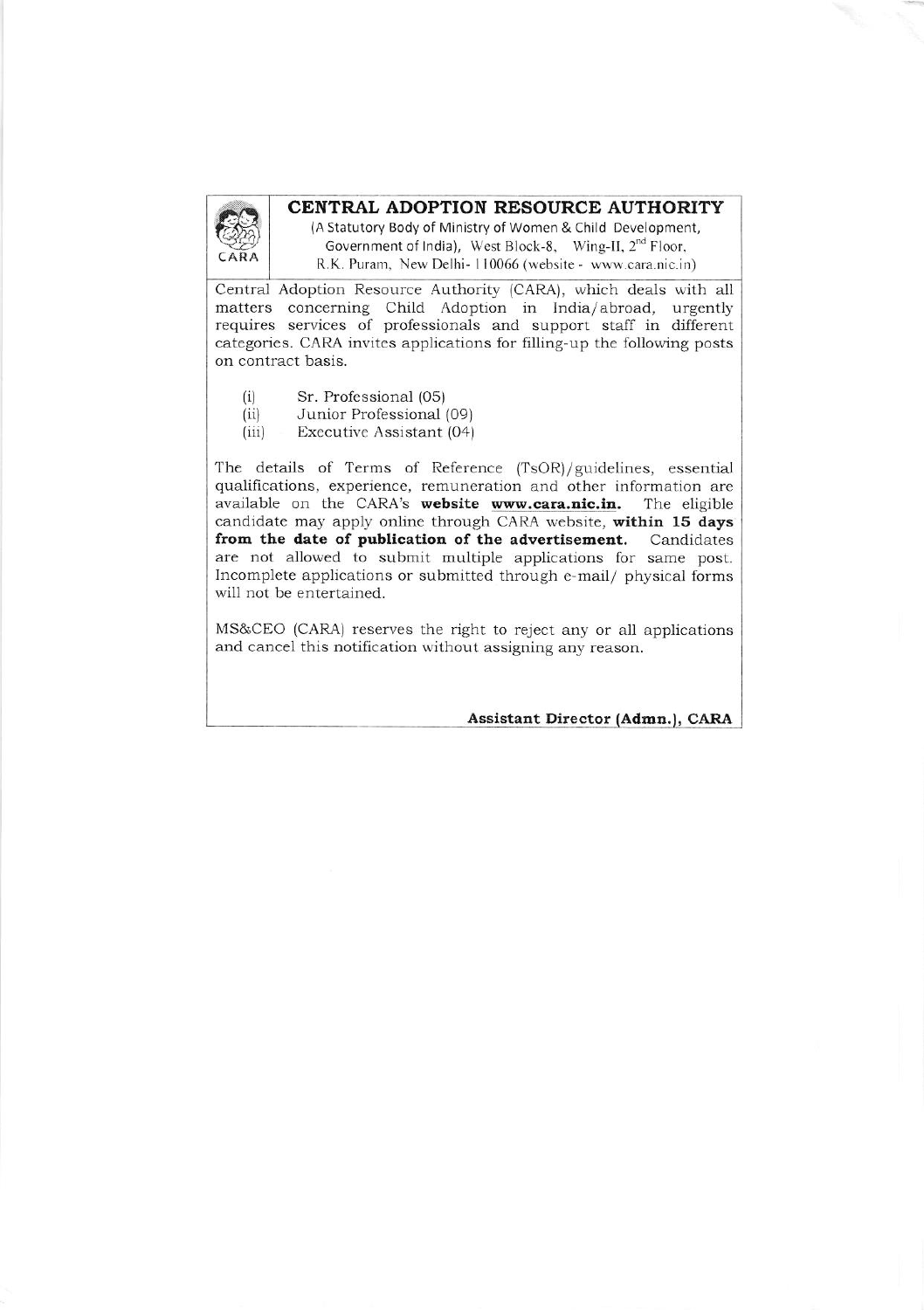<span id="page-1-0"></span>

# **Central Adoption Resource Authority**

**을** [Print](#page-1-0)

(A Statutory Body of Ministry of Women and Child Development, Government of India) **West Block-VIII, Wing-II, 2nd Floor, R.K. Puram, New Delhi-110066, Tel: 91-011-261097707,26106725 Fax: 91-011-26180198, Website[: www.cara.nic.in \(http://cara.nic.in/\)](http://cara.nic.in/) , E-mail:carahdesk.wcd@nic.in** 

**Guidelines**

#### **Guidelines for engagement of Professional and Support Staff- 2022**

- 1. Central Adoption Resource Authority (CARA) is a statutory body of Ministry of Women & Child Development, Government of India. It functions as the nodal body for adoption of Indian children in the country. As per Section 68 of the Juvenile Justice Act, 2015 (amended in 2021),the Central Adoption Resource Authority is mandated(a) to promote incountry adoptions and to facilitate inter-State adoptions in co-ordination with State Agency; (b)to regulate inter-country adoptions; (c) to frame regulations on adoption and related matters from time to time as may be necessary; (d) to carry out the functions of the Central Authority under the Hague Convention on Protection of Children and Cooperation in respect of Inter-country Adoption; and(e)any other function as may be prescribed.
- 2. Central Adoption Resource Authority (CARA) is seeking applications from qualified professionals and support staff as mentioned below:

#### **Professionals/Support Staffs required at CARA**

Out of 14 professionals, five would be at the level of Senior Professional and nine would be at the level of Junior Professional

#### 1. **Senior Professionals (Five)**

- Senior Professional (Two): For scrutiny of adoption applications received from abroad, post adoption issues including follow-up reports, authorization and renewal of authorization of foreign agencies from CARA etc.
- Senior Professional (Two): Two Senior Professionals for handling NOC and Conformity issues and their related queries from the prospective adoptive parents and their service providers from all Hague ratified countries in case of foreign/OCI/NCRI PAPs and Non-Hague countries for NRI and OCI PAPs. In addition, one Junior Professional is required to deal with all inter-country relative adoption cases.
- Senior professional (One): Handing the court cases and legal matters in the Authority

#### 2. **Junior Professionals (Nine)**

- Junior Professional (Four): For In-country Coordination Desk related to managing Referral related issues/queries and grievances for all OAS children in the country, post-adoption issues including follow-up in cases of in-country adoption, issues related to special needs children and older children, delay monitoring, profile checking etc.and issues related to North East.
- Junior Professional (One): Training and development activities all over the country on adoption related issues, sensitization and advocacy through social media and mainstream media, planning visitsand inspections etc.
- Junior Professional (One): In-Country relative and step child adoption cases under the JJ Act.
- Junior Professional (One): Assisting the Policy desk to deal with all Steering Committee meeting issues, preparing minutes and ATR etc.
- Junior Professional (One): Processing the cases of inter-country relative adoptions done under the JJ Act.
- Junior Professional (One): Processing cases as inter-country adoptions done under HAMA

#### 3. **Executive Asst (Four)**

Providing secretarial assistance to the level of Dy Director and above level officer.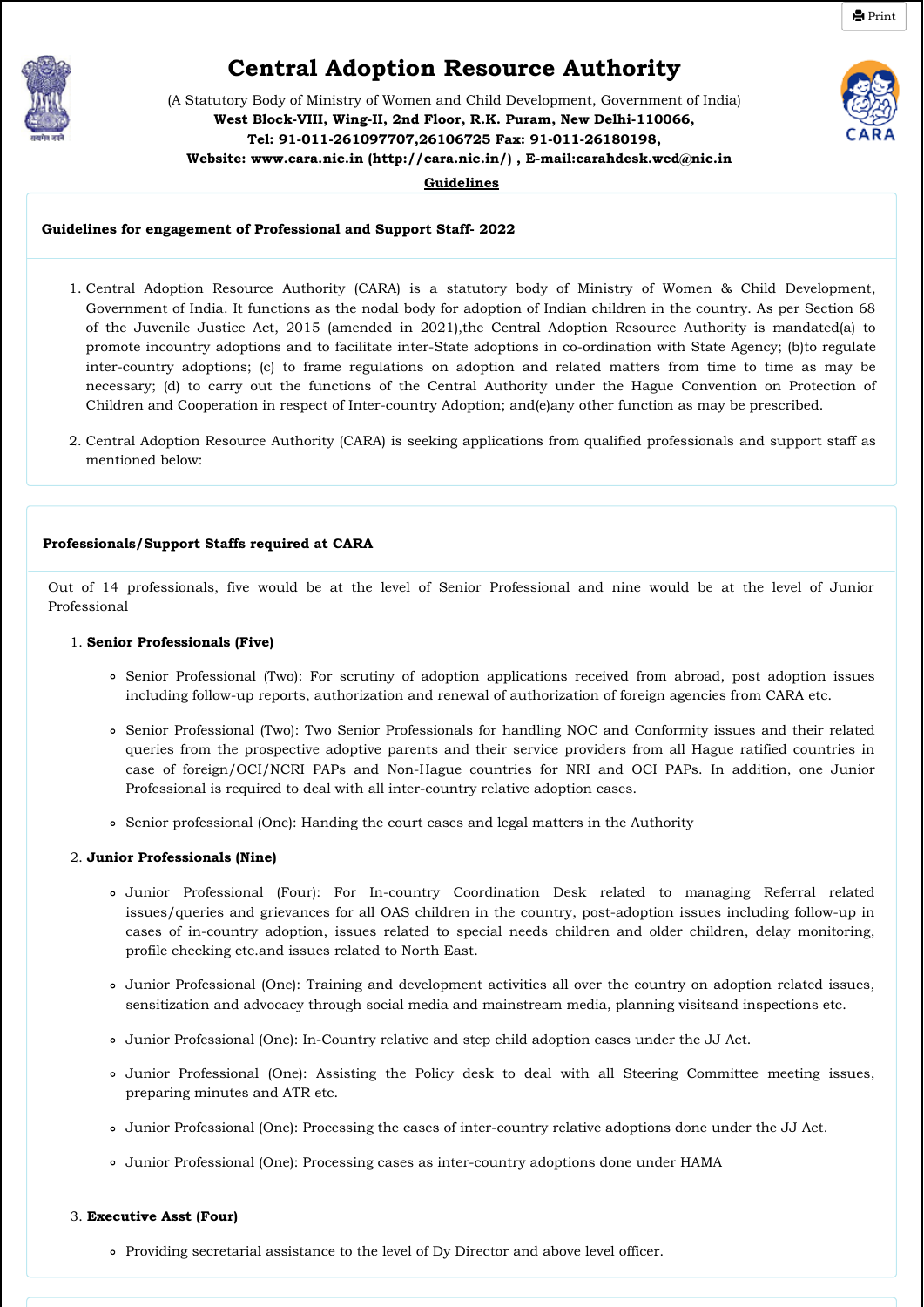Following are the details about the position to be recruited, job description in each case, requisite qualifications and experience required.

| Position                                          | <b>Job Description</b>                                                                                                                                                                                                                                                                                                                                                | Qualification/<br>Experience/<br>Remuneration                                                                                                                                                                                                                                                                              |
|---------------------------------------------------|-----------------------------------------------------------------------------------------------------------------------------------------------------------------------------------------------------------------------------------------------------------------------------------------------------------------------------------------------------------------------|----------------------------------------------------------------------------------------------------------------------------------------------------------------------------------------------------------------------------------------------------------------------------------------------------------------------------|
| Sr. Professionals (4)<br>(Inter-Country Adoption) | • Processing cases of intercountry adoptions as<br>stipulated under the Adoption Regulations;<br>• Addressing queries/grievances raised by<br>stakeholders and service providers.                                                                                                                                                                                     | • Master's Degree in<br>Social Work,<br>Psychology, Human<br>Development,<br>Childhood/Family<br>studies, Sociology and<br>related discipline.<br>• 7 years' experience in<br>issues related to<br>children.<br>• Age limit at entry level<br>: 50 years<br>• Work Location: New<br>Delhi<br>• Remuneration:<br>$90,000/-$ |
| Sr. Professional (1)<br>(Legal)                   | • Handling the court cases and legal matters in<br>the Authority which will include cases<br>pertaining to implementation of the JJ Act<br>and the Adoption Regulations;<br>• Examination of petitions, drafting of counter<br>affidavits;<br>• Regular follow-up of court cases across the<br>country;<br>• Dealing with legal matters relating to the<br>Authority. | $\cdot$ LLB<br>• Age limit at entry level<br>: 50 years<br>• Work Location: New<br>Delhi<br>• Remuneration:<br>$90,000/-$                                                                                                                                                                                                  |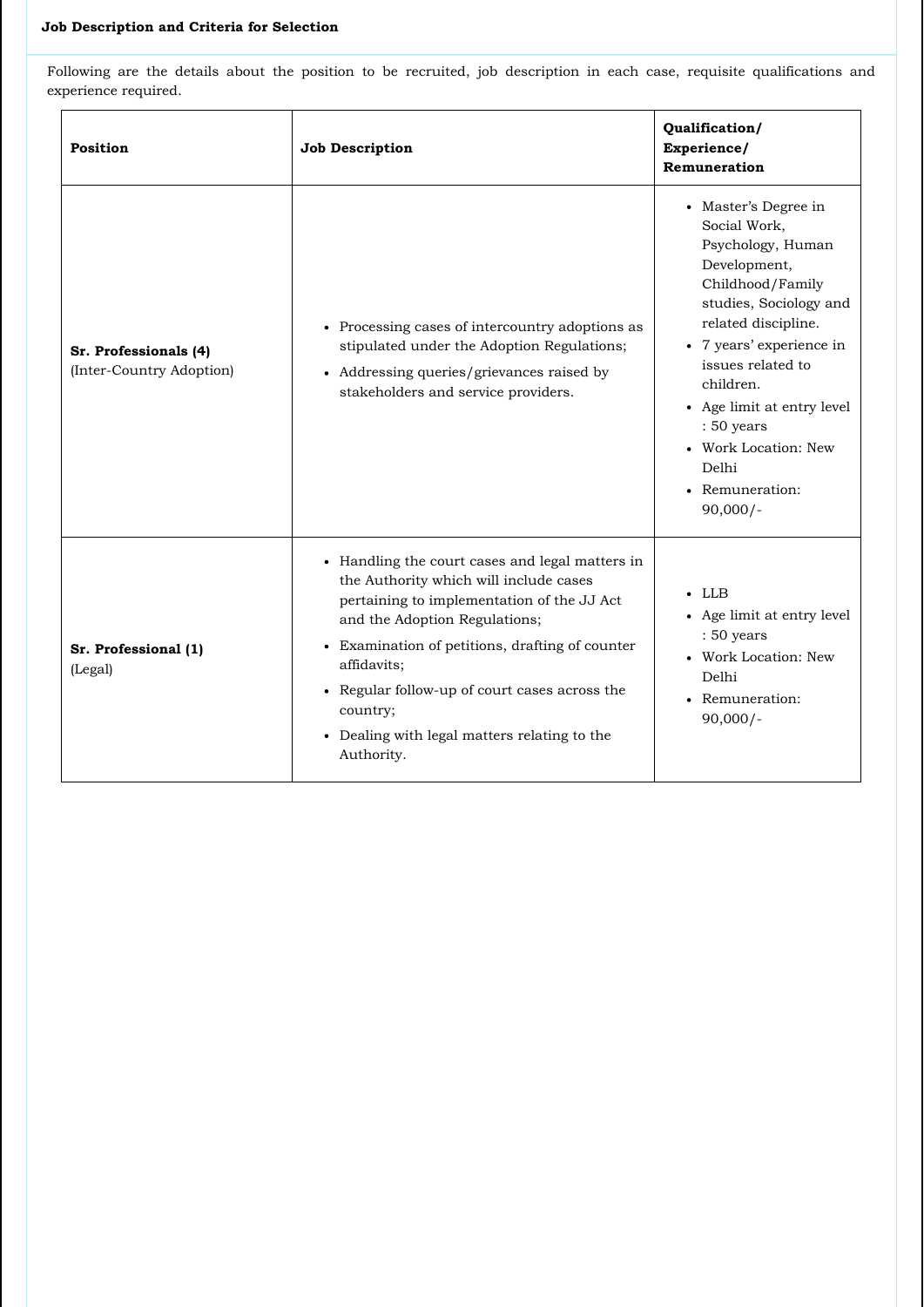| Position                                                                                                                                                                                     | <b>Job Description</b>                                                                                                                                                                                                                                                                                                                                                                                                                                                                                                                                                                                                                                                                                                                                                                                                                                                                                                                                                                                                                                                                                              | Qualification/<br>Experience/<br>Remuneration                                                                                                                                                                                                                                                                  |
|----------------------------------------------------------------------------------------------------------------------------------------------------------------------------------------------|---------------------------------------------------------------------------------------------------------------------------------------------------------------------------------------------------------------------------------------------------------------------------------------------------------------------------------------------------------------------------------------------------------------------------------------------------------------------------------------------------------------------------------------------------------------------------------------------------------------------------------------------------------------------------------------------------------------------------------------------------------------------------------------------------------------------------------------------------------------------------------------------------------------------------------------------------------------------------------------------------------------------------------------------------------------------------------------------------------------------|----------------------------------------------------------------------------------------------------------------------------------------------------------------------------------------------------------------------------------------------------------------------------------------------------------------|
| Jr. Professional (9)<br>(Co-ordination, Training &<br>Awareness, Relative & Step<br>Adoption Programme Policy,<br>Inter-country Relative Adoption,<br>Inter-country adoptions under<br>HAMA) | • Execution and implementation of the<br>Adoption Regulations;<br>• Coordination with States/UTs on issues<br>related to adoption which include State<br>Adoption Resource Agencies, District Child<br>Protection Units, Child Welfare Committees,<br>Specialised Adoption Agencies and Child Care<br>Institutions;<br>• Monitoring at the level of pre-adoption,<br>adoption and post-adoption and connecting<br>with DCPUs, SARAs and the State<br>Govts/UTs;<br>• Implementation of the Adoption Regulations<br>and the designated IT portal to ensure<br>timeline and expeditious rehabilitation of<br>orphan and destitute children in Specialised<br>Adoption Agencies and the Child Care<br>Institutions in the country;<br>• Analysis and monitoring of data, monitoring<br>delay at different stages and fast tracking of<br>children having special needs;<br>• Grievance redressal of the prospective<br>adoptive parents, Specialised Adoption<br>Agencies and other stakeholders;<br>• Processing of adoption cases as per the JJ<br>Act and the HAMA as stipulated under the<br>Adoption Regulations. | • Master's Degree in<br>Social Work,<br>Psychology, Human<br>Development,<br>Childhood/Family<br>studies, Sociology and<br>related discipline.<br>• 2 years' experience in<br>the relevant field<br>• Age limit at entry level<br>: 50 years<br>• Work Location: New<br>Delhi<br>• Remuneration:<br>$60,000/-$ |
| <b>Executive Asst (4)</b>                                                                                                                                                                    | Providing secretarial assistance to the level of<br>officers of Dy Director and above.                                                                                                                                                                                                                                                                                                                                                                                                                                                                                                                                                                                                                                                                                                                                                                                                                                                                                                                                                                                                                              | • Graduation Degree in<br>any field<br>• 03 years' experience<br>in administration/<br>accounts/stenography<br>• Age limit at entry level<br>: 40 years<br>• Work Location: New<br>Delhi<br>• Remuneration:<br>$40,000/-$                                                                                      |

#### **Remuneration**

- 1. A fixed monthly amount shall be admissible to the selected candidates as mentioned above with performance based annual increment of 5-10%.
- 2. The candidates shall not be entitled to any allowance such as HRA, Residential Accommodation, DGHS and Medical Reimbursement.
- 3. The monthly remuneration and entitlement for reimbursement of expenditure to the professionals when deputed outstation may be regulated at par with the government officials in the Level of 7th CPC Pay Matrix as under: -

| Sl.No.<br>Remuneration<br>of travel, lodging & boarding allowances.<br>the post<br>(Rs.) |
|------------------------------------------------------------------------------------------|
|------------------------------------------------------------------------------------------|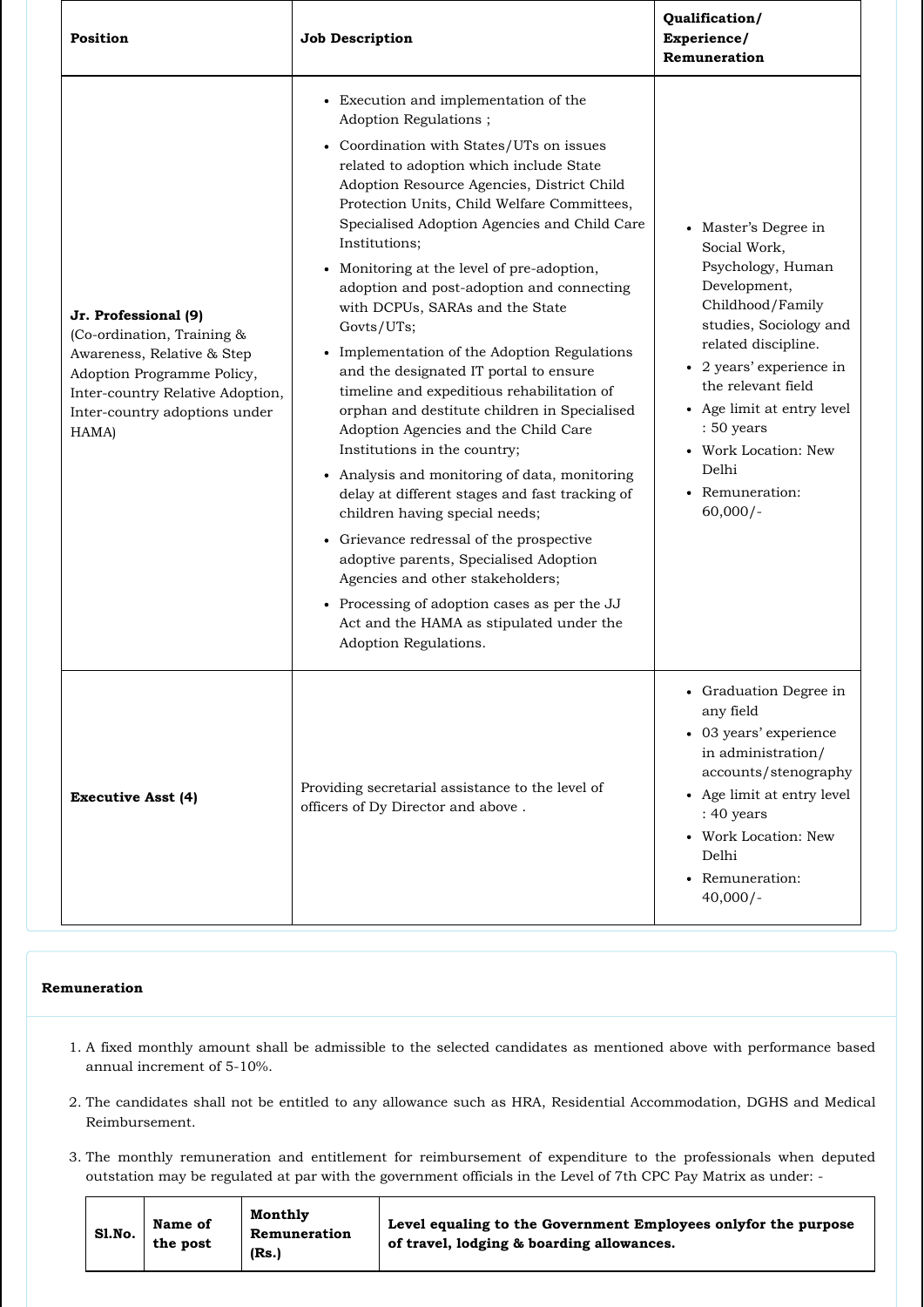| Sl.No. | Name of<br>the post    | Monthly<br>Remuneration<br>(Rs.) | Level equaling to the Government Employees onlyfor the purpose<br>of travel, lodging & boarding allowances. |
|--------|------------------------|----------------------------------|-------------------------------------------------------------------------------------------------------------|
| 1)     | Senior<br>Professional | $90,000/-$                       | Level-8                                                                                                     |
| 2)     | Junior<br>Professional | $60,000/-$                       | Level-6                                                                                                     |
| 3)     | Executive<br>Assistant | $40,000/-$                       | Level-5                                                                                                     |

#### **Conditions and Terms of Engagement**

The following conditions would apply:

- a. The term of engagement shall be initially for a period of three year and can be renewed based on performance.
- b. The Authority may fill up some of the vacancies through outsourcing in cases of support services if required.
- c. The engagement of Professionals and Support Staff will be purely on contract basis and will not confer any right for regular appointment in the Organisation.
- d. The professionals and support staff would be engaged after following due procedure, including calling the applicants through an advertisement followed by interview.
- e. All the applications received in response to the vacancies advertised will be scrutinized and shortlisted in accordance with the eligibility and other conditions prescribed and in the light of these Guidelines and wherever required, walk-in interview wouldbe conducted.
- f. Final appointments will be made with the approval of the MemberSecretary and CEO, CARA as per delegated power at Serial No. 61 of Schedule in the Rules & Regulations of CARA, 2018.
- g. The Organisation has the right to cancel advertisements issued for engagement of Professionals and Support Staff and not to proceed in the matter for engagement of Professionals and Support Staff, and further at any stage to accept or reject any or all applications without giving any explanation whatsoever.
- h. Paid leave of absence may be allowed at the rate of 1 day for each completed month of service. Accumulation of leave beyond a calendar year will not be allowed.
- i. The Professional/Support staff shall be required to observe the normal office timing and may also be called upon to attend the office on Saturday, Sunday or any holiday in case of urgency.
- j. The Professionals and Support Staff appointed by the Organisation, shall in no case represent or give an opinion or advice to others in any matter which is adverse to the interest of the organisation nor will they indulge in any activity outside the terms of employment/ contractual assignment.
- k. The Professionals and Support Staff engaged from open market shall give a Bond at the time of initial engagement/renewal to the effect that their engagement shall not confer any right/claim for regularization of their service in CARA, Ministry of Women and Child and Development.
- l. The Professionals and Support Staff will maintain absolute confidentiality and secrecy of the information handled by them.The secrecy and confidentiality are to be maintained even after the termination of the engagement.
- m. The Intellectual Property Rights (IPR) of the data collected as well as deliverables by the Professionals and Support Staff produced for the Departments/organisations shall remain with the Organisation.
- n. No Professionals and Support Staff shall utilize or publish or disclose or part with, to a third party, any part of the data or statistics or proceedings or information collected for the purpose of this assignment or during the course of assignment for the Organisation, without the express written consent of the Department/organisation.